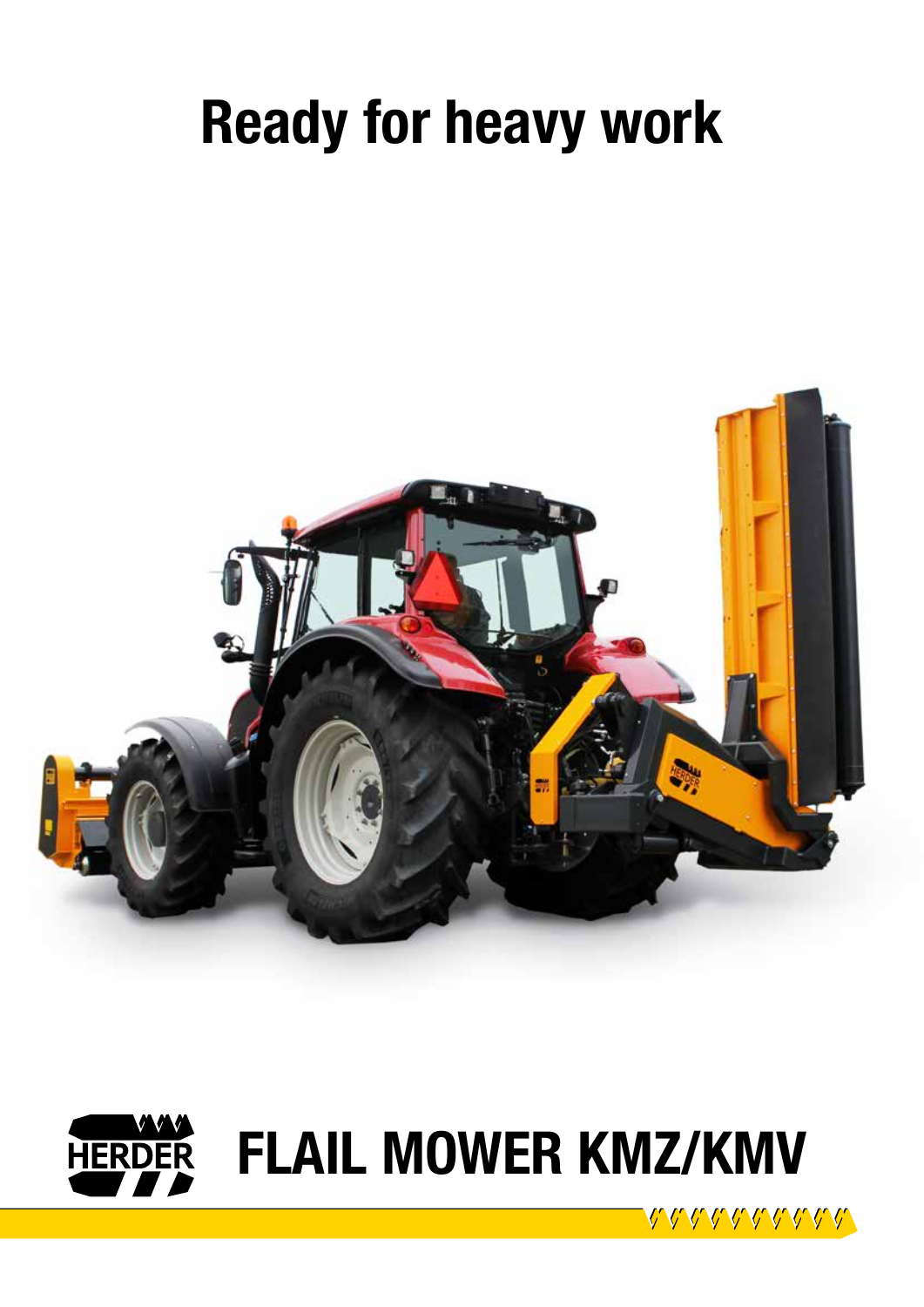## Herder takes mowing to new heights

Herder has a name to maintain in Landscape Management. Considering all their innovations, the company from Middelburg has done more than press beyond the limits in the manufacture of flail mowers and other equipment. Sustainable materials and a well-thought out approach guarantee quality performance for a long time. With Herder's boom flail mowers, you'll be assured of a long performance life under all conditions and in all circumstances.





#### A boom flail mower for Landscape Maintenance

Mowing road shoulders, ditch banks and water channels? You can do that easily with Herder boom flail mowers. With the addition of a lifting function, you can now mow effortlessly on all waterway banks and in shallow ditches without causing damage to the bottom ground or the waters. There are even more reasons to choose a Herder mower.

## Do more in one single movement

You will get more out of one single movement, because the machine is provided with a lateral vegetation waste outlet, as well as a suction ventilator. The safety screen is easily changed to allow mounting of a conveyer belt or a bucket. The flail mowers are available in different widths. Available with three different cutting width: 180, 225 and 275 centimetre models. Which cutting width works best for you is determined by the working capacities of your tractor, and working conditions. Moreover, this flail mower benefits from a combination with a KMV standard flail mower for double the width in one run.



## Herder takes mowing to new heights

Ergonomic and sustainable quality of work, the highest yield in one run, and realisation of the best results in the process of landscape care. Herder proves with its flail mowers that it can be done. Should you wish to experience mowing on a higher level, don't hesitate to obtain free information from us. Ask your dealer or search on herder.nl for retail outlets.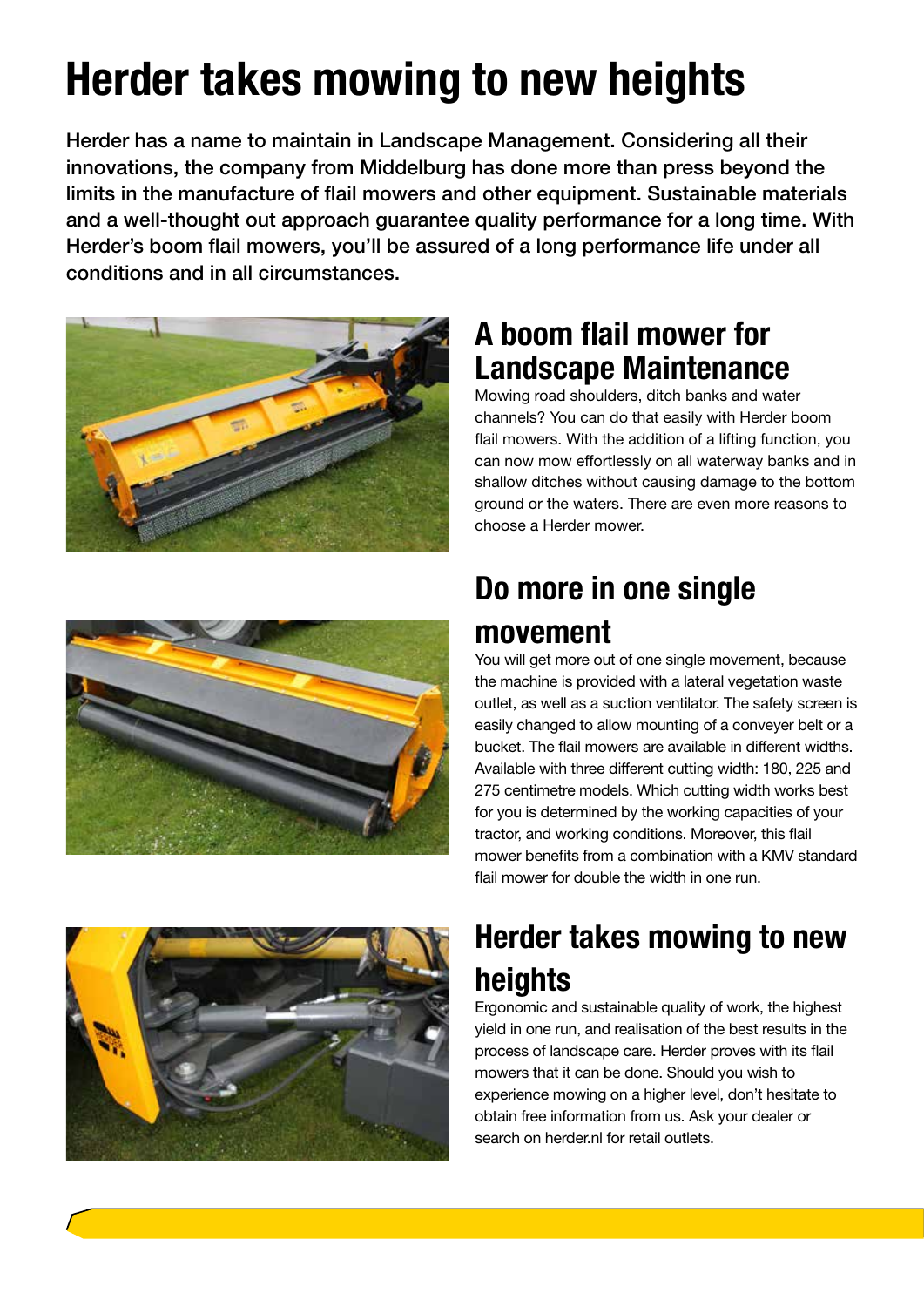## Robust and exceptionally reliable

Herder Flail mowers are robust and exceptionally reliable. The machines are built for heavy work under extreme circumstances, and can be used for work on road shoulders, rough ground and ditch bank roads. Flail mowers work best in combination with Herder Grenadier, Herder Cavalier or Herder Musketier, and other machines with large capacities.



#### Get more out of it in one run

The standard flail mowers are suitable for use in combination with a mechanically driven side or arm flail mower. Moreover, this machine includes an option to mount a conveyor belt or a bucket instead of a safety screen. Lateral vegetation drain and the use of a vacuum ventilator for disposal become possible in one movement. Standard flail mowers are available in 225, 275 and 300 centrimetre cutting widths models.



*A Sideshift can be extended up to 70 cm.*

### Ergonomic and safe way of working

Ergonomics and safety at work have always been the leading concern at Herder. You can count on a machine that is user friendly and easy to maintain. A 75 cm Sideshift diminishes the need for unnecessary maneouvring, and that increases the amount of satisfaction you get from work in return. Safety factor is guaranteed by use of high-quality materials and a balanced construction. A transport lock is integrated as a functionality.





## The best standard flail

#### mower

More and more people put their trust into the ultimate quality of Herder products.

Machines with the best price/quality ratio, built for one long and sustainable life cycle.

There is one more important reason why you should choose a Herder machine - it is the maturity of the manufacturing facilities, that for over 80 years have enjoyed the leading position in the market.